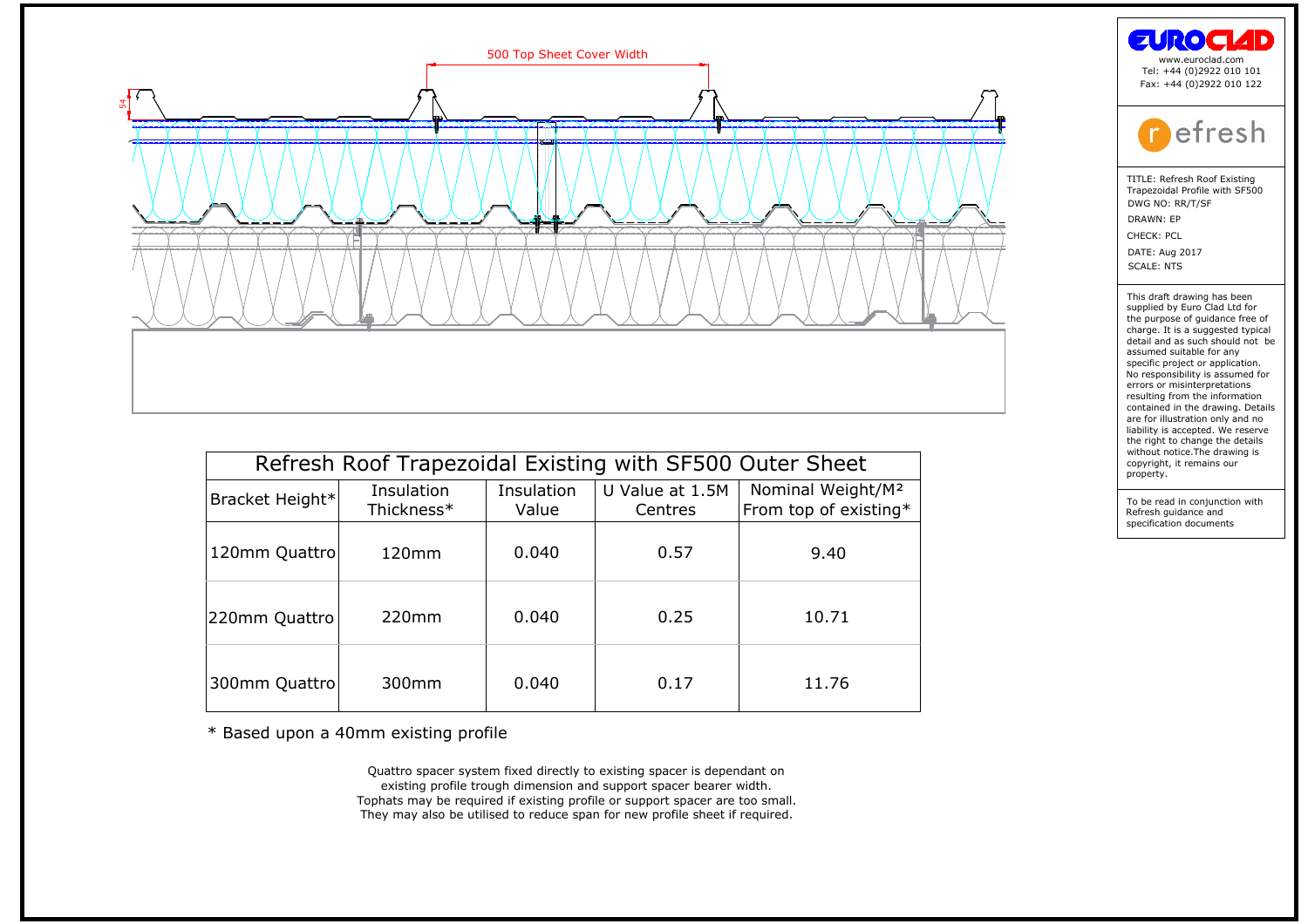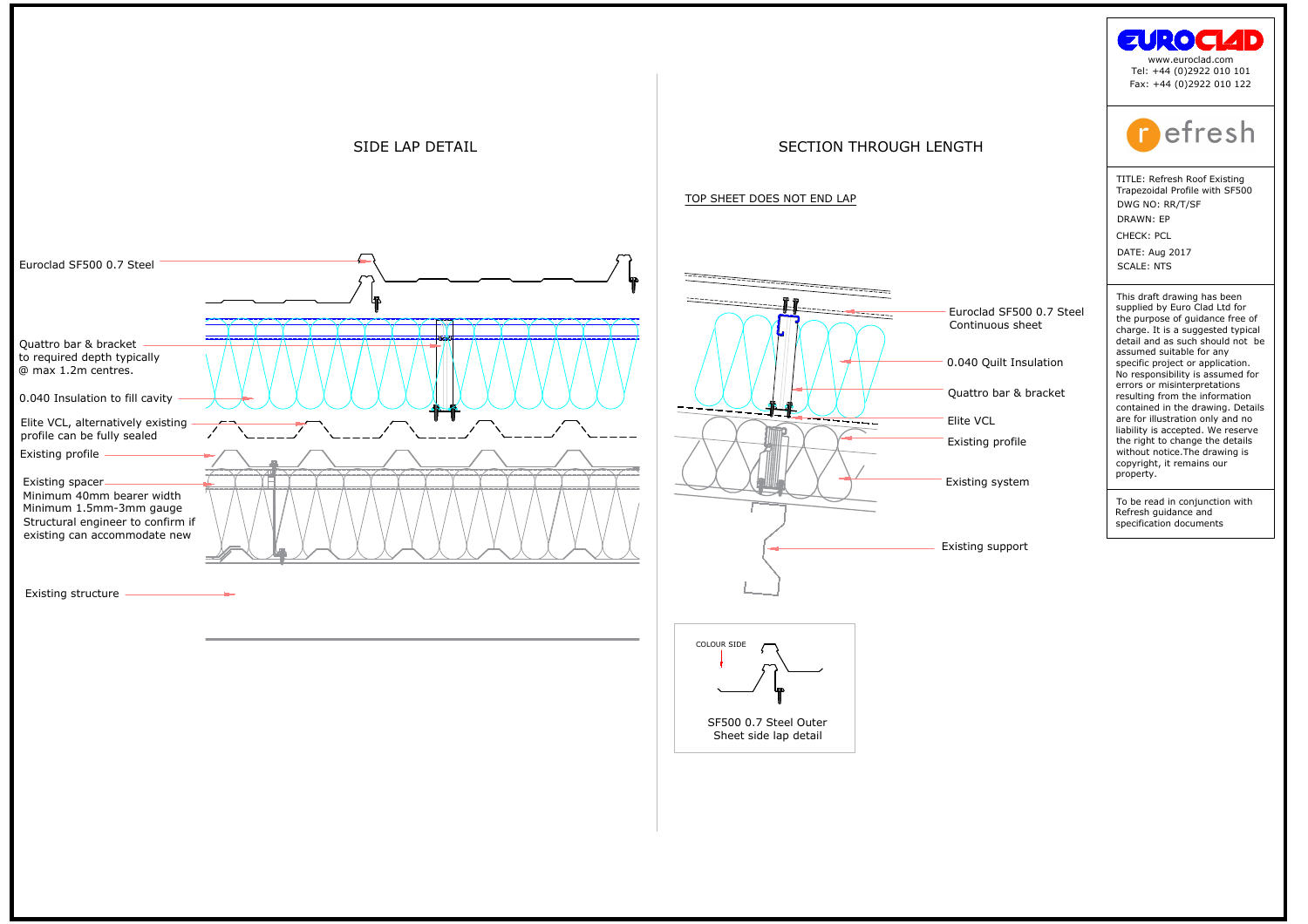

| Refresh Roof Trapezoidal Existing with SF500 Outer Sheet                                                                              |                                      |                   |            |                 |                               |  |  |
|---------------------------------------------------------------------------------------------------------------------------------------|--------------------------------------|-------------------|------------|-----------------|-------------------------------|--|--|
| <b>Bracket Height</b>                                                                                                                 | Continuous                           | Insulation        | Insulation | U Value at 1.5M | Nominal Weight/M <sup>2</sup> |  |  |
|                                                                                                                                       | Tophat Height                        | Thickness*        | Value      | Centres         | From top of existing*         |  |  |
| 80mm Quattro                                                                                                                          | $\geq$ to existing<br>profile height | $120$ mm          | 0.040      | 0.57            | 10.90                         |  |  |
| 180mm Quattro                                                                                                                         | $\geq$ to existing<br>profile height | 220mm             | 0.040      | 0.25            | 12.21                         |  |  |
| 260mm Quattro                                                                                                                         | $\geq$ to existing<br>profile height | 300 <sub>mm</sub> | 0.040      | 0.17            | 13.26                         |  |  |
| * Based upon a 40mm high 1.5mm Galy continuous tophat                                                                                 |                                      |                   |            |                 |                               |  |  |
| Quattro spacer system fixed directly to tophat.<br>Tophat is then fixed to existing spacer with sizing dependant on existing profile. |                                      |                   |            |                 |                               |  |  |

\* Based upon a 40mm high 1.5mm Galv continuous tophat<br>Quattro spacer system fixed directly to tophat.<br>Tophat is then fixed to existing spacer with sizing dependant on existing profile.<br>Tophats may be required if existing p

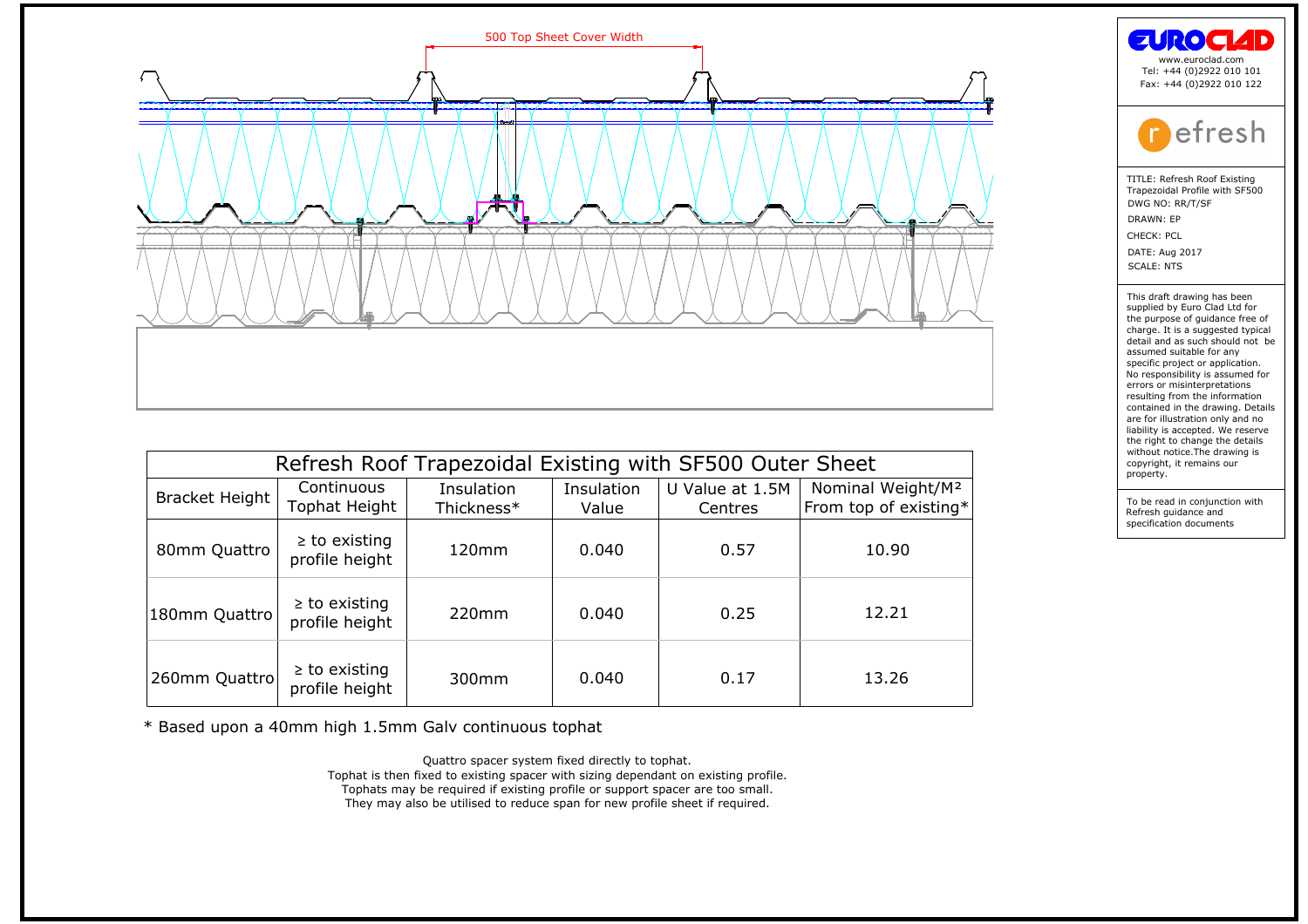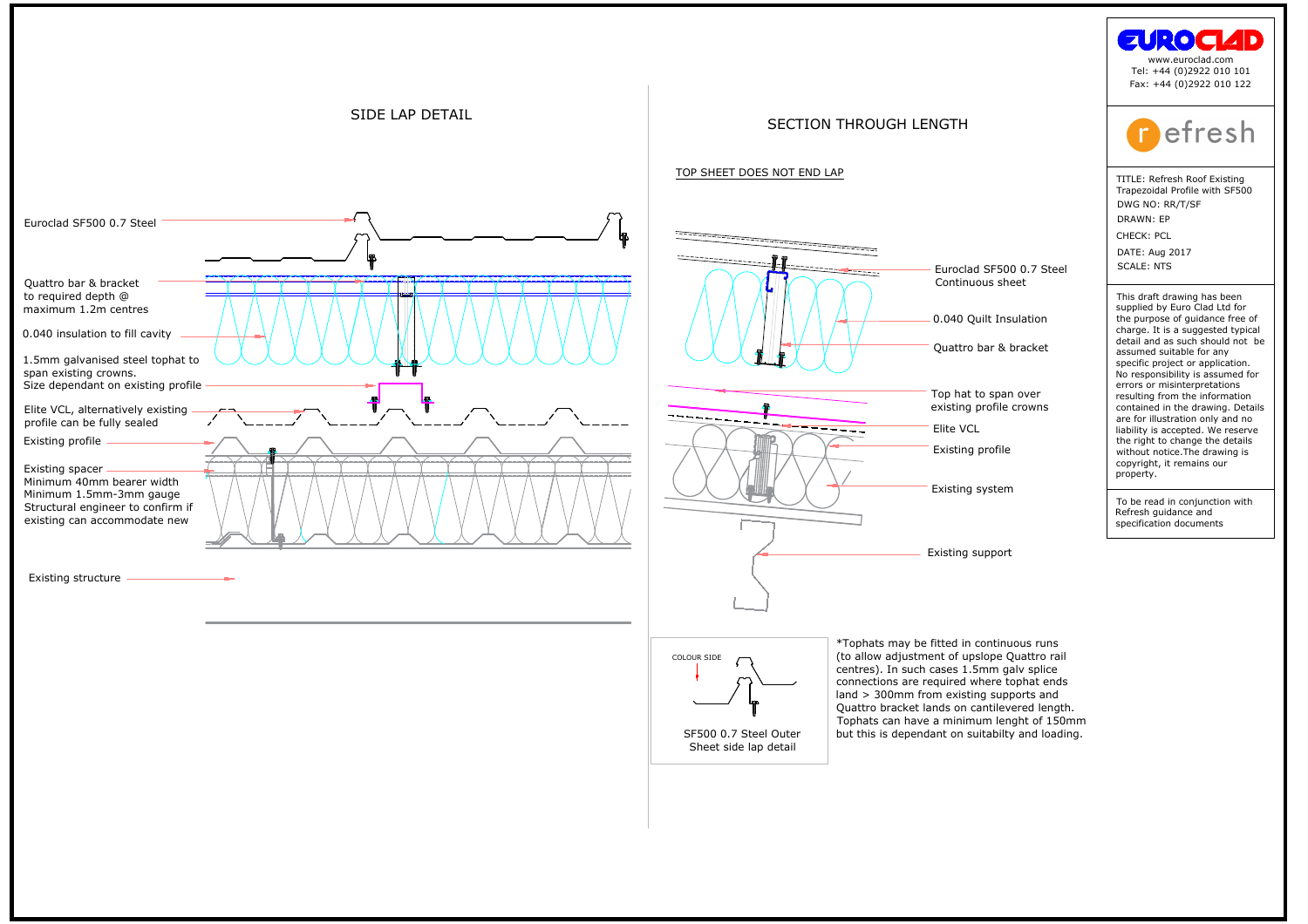